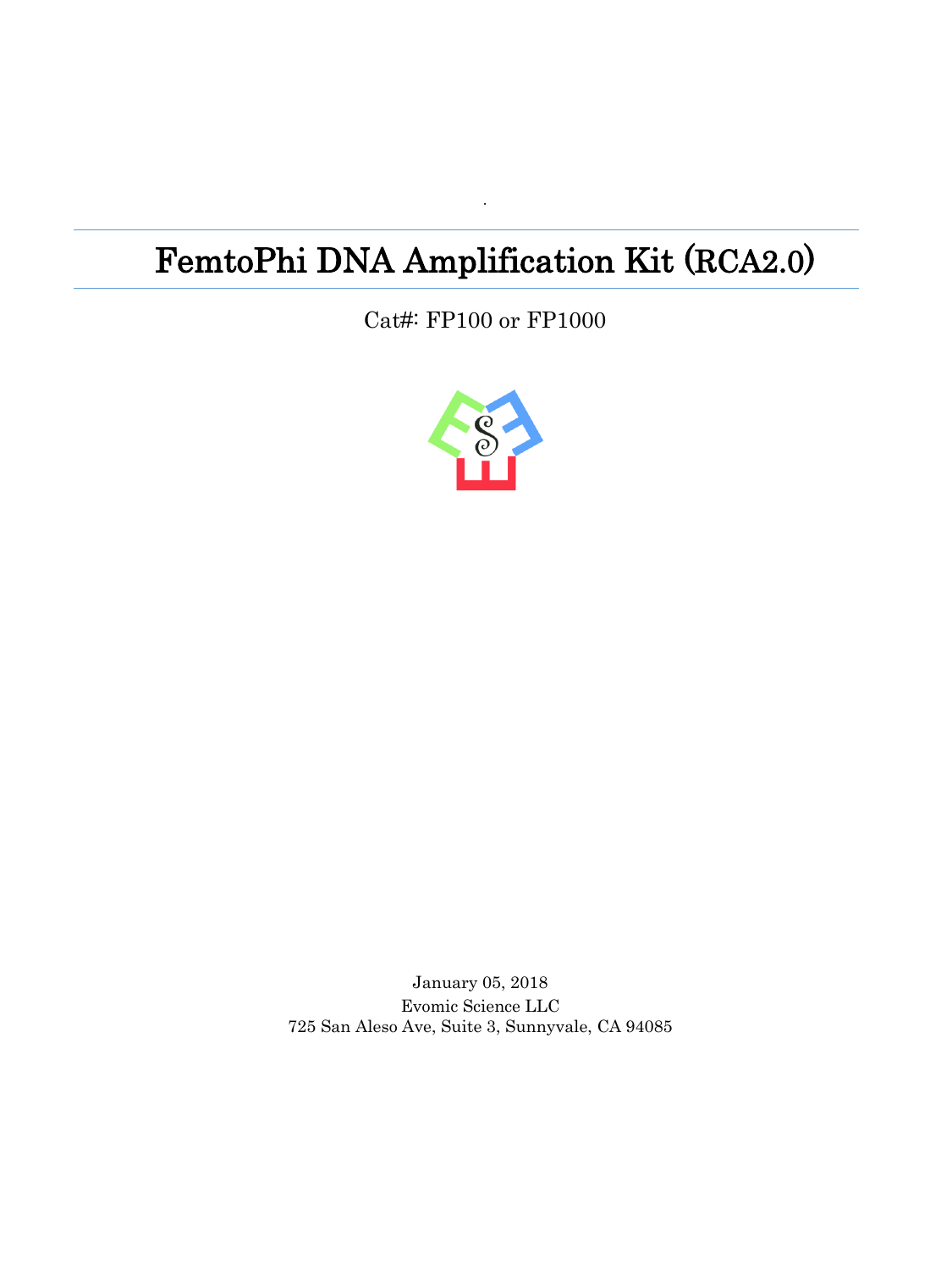

# User Instruction

# FemtoPhi DNA Amplification Kit (RCA2.0)

Cat#: FP100 or FP1000

## FOR RESEARCH USE ONLY

FemtoPhi DNA Amplification Kit is intended for molecular biology use and *in vitro* use only. This product is not intended for diagnosis, prevention or treatment of a disease in human beings or animals.

Store Kit at -80°C on Receipt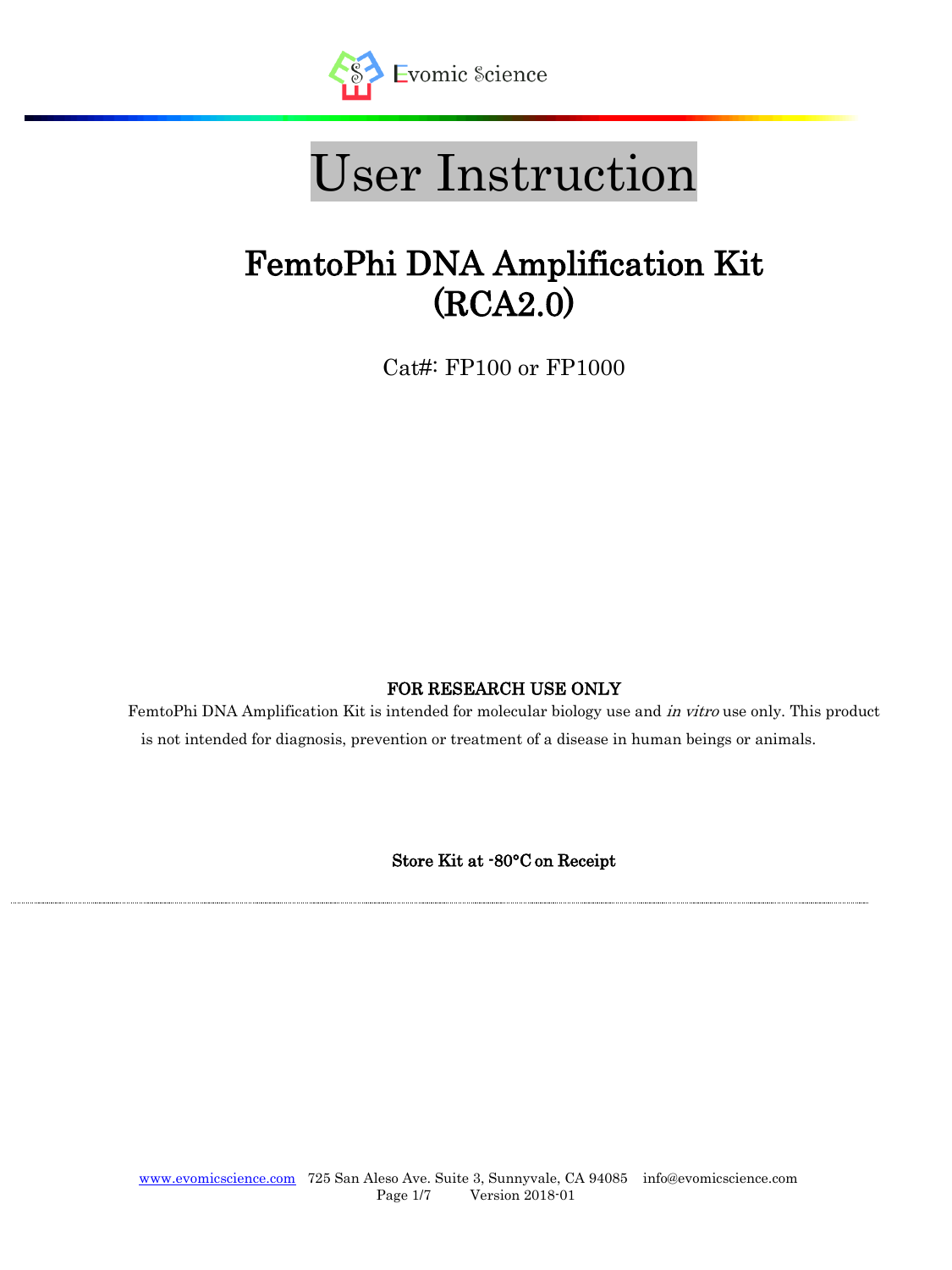

# Introduction

Rolling Circle Amplification (RCA) is an isothermal enzymatic process, which amplifies circular or genomic DNA by a Phi29 DNA polymerase-based rolling circle mechanism in the presence of the short DNA or RNA primers, as shown in Fig. 1. Phi29 DNA polymerase is a monomeric protein with two distinct functional domains, C-terminal DNA polymerase domain for DNA synthesis and a spatially separated N-terminal domain with a 3'-5' [exonuclease](https://en.wikipedia.org/wiki/Exonuclease) activity for proofreading activity. Co-operation as well as delicate competition between two functional domains, ensure the accurate and efficient DNA synthesis at an optimal rate. Furthermore, this enzyme has capacity to strongly bind to single stranded DNA of double stranded nucleic acid, which makes it favor for [multiple displacement amplification](https://en.wikipedia.org/wiki/Multiple_Displacement_Amplification) (MDA), through debranching double stranded DNA. RCA technology is better than PCR-based methods for DNA amplification because of the high processivity and proofreading activity of Phi29 polymerase. Specially, when genomic DNA is amplified, RCA generates larger fragments (more than 10 kb) with better coverage and less amplification bias, than PCR-based approaches. The RCA technology is so simple, powerful, and versatile that it has been extensively used for DNA cloning, sequencing, SNP and STR genotyping, and genomic DNA amplification, etc. Since the amplified DNA is a concatemer containing tens to thousands of tandem repeats, RCA technology has been employed to generate complex but fine DNA nanostructures, such as DNA origami, nanotubes, and nanoribbons, through manipulating the circular tailor-designed template. These DNA nanostructures have critical potentials in biomedical research, disease diagnostics and therapeutics.

#### Fig.1. Schematic diagram of the RCA

process. Random hexamer primers anneal to the circular single strand DNA at multiple sites. Phi29 DNA polymerase extends with highest fidelity. With the progress of reaction, Phi29 will extend on the synthesized DNA and amplify DNA at least thousand folds.



However, there were always around 20% of the amplified DNA product that can't be mapped to any organism in sequence database (Fig. 2, the upper panel). Particularly, when single cell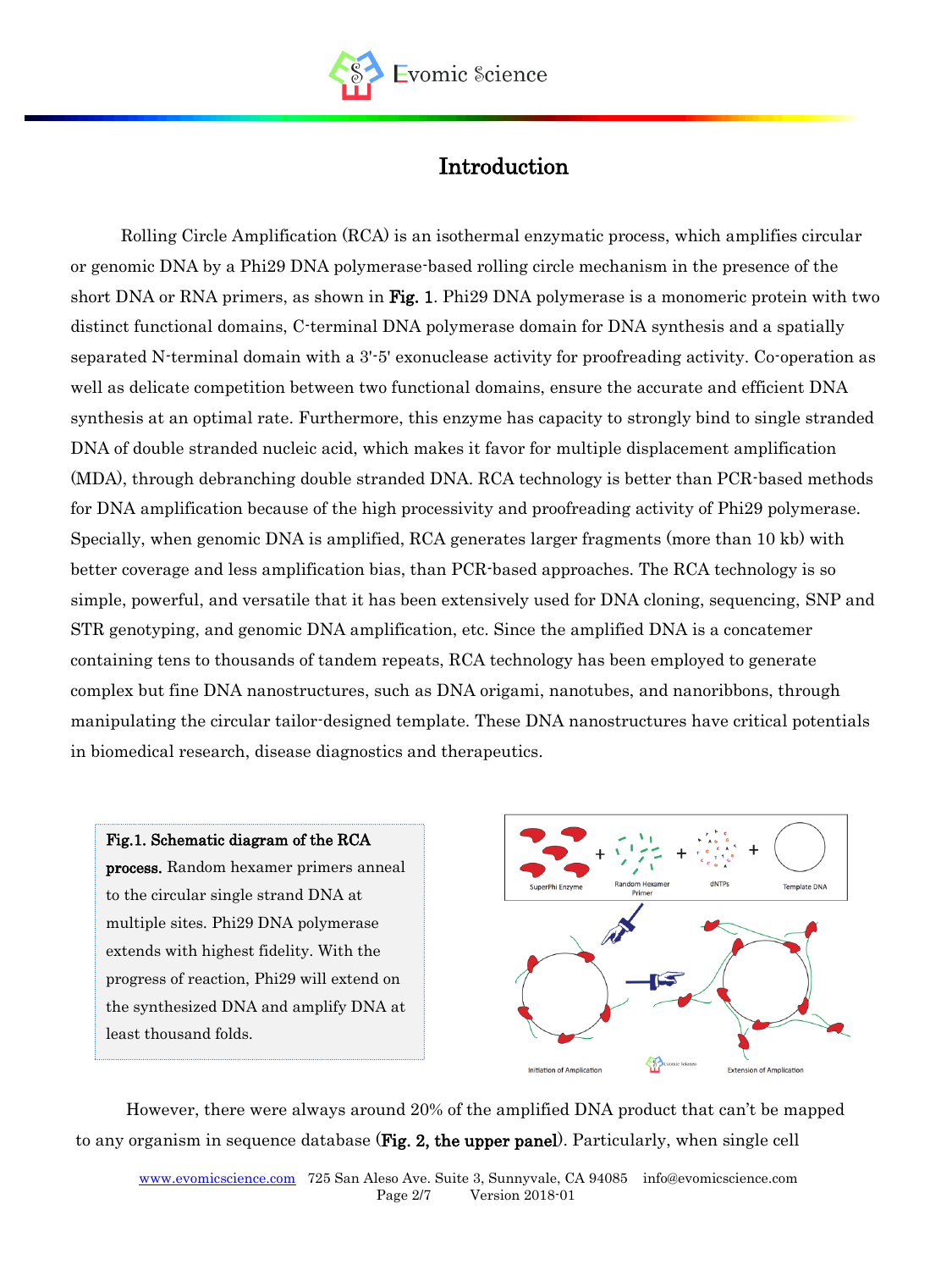

genomic DNA or very low amount of the template DNA, such as less than 10 picogram, was recruited to amplify, this non-specific amplified DNA would represent more than 50% of total amplified DNA. The presence of the non-specific amplified DNA could deteriorate the correct data interpretation, and severely interference the downstream application. It was assumed that the nonspecific RCA products were most likely derived from false priming at sites where primer dimers are formed. To avoid this non-specific DNA amplification due to the false priming in RCA reaction when using random primers, we thus applied protein engineering approach to engineer the Cterminal domain of Phi29 polymerase. This resulting Phi29 polymerase (Patent pending) would prevent the extension from the short false primer dimer and significantly decreased the non-specific DNA amplification in RCA reaction, as well as had the better DNA amplification efficiency than wild type Phi29 (Fig. 2, the lower panel). Furthermore, the engineered Phi29 had capacity to detect 10 plasmid DNA molecules in 10 microliter of reaction, which is almost 1000 fold sensitive over wild type Phi29. Remarkably, the sensitivity of DNA detection using engineered Phi29 is comparable to PCR or qPCR (Fig. 3.). Therefore, this engineered Phi29 would be an ideal enzyme to specifically amplify single cell genomic DNA and low concentration DNA from clinical or environmental samples.



Fig.2. Comparison of Efficiency and Specificity of SuperPhi DNA Amplification Kit and FemtoPhi DNA Amplification Kit. The indicated amount of denatured pCT-eGFP (Copy Number) were mixed with the corresponsive reaction buffers and enzymes SuperPhi (upper panel) and FemtoPhi (lower panel), respectively. After 4 hrs at  $30\degree$ C, the reactions were stopped, digested with  $EcoR1$  and then loaded on agarose gel. The Red Arrowhead indicated the expected products, while the Green Arrowhead pointed the non-specific amplification products. The non-specific primers and left primers (White Arrowhead) were found in FemtoPhi DNA amplification reactions (lower panel), but could not be done in SuperPhi DNA Amplification reactions (upper panel). It was assumed that the nonspecific primers were used to amplify DNA in SuperPhi Kit, resulting in the smear bands (upper panel). The lowest copy number of plasmid can be detected in FemtoPhi Kit was 10 copies (~0.1 femtogram), while 10<sup>5</sup> copies (~1 picogram) in SuperPhi Kit. The 10<sup>6</sup> copies of plasmid are equivalent to 10 picogram.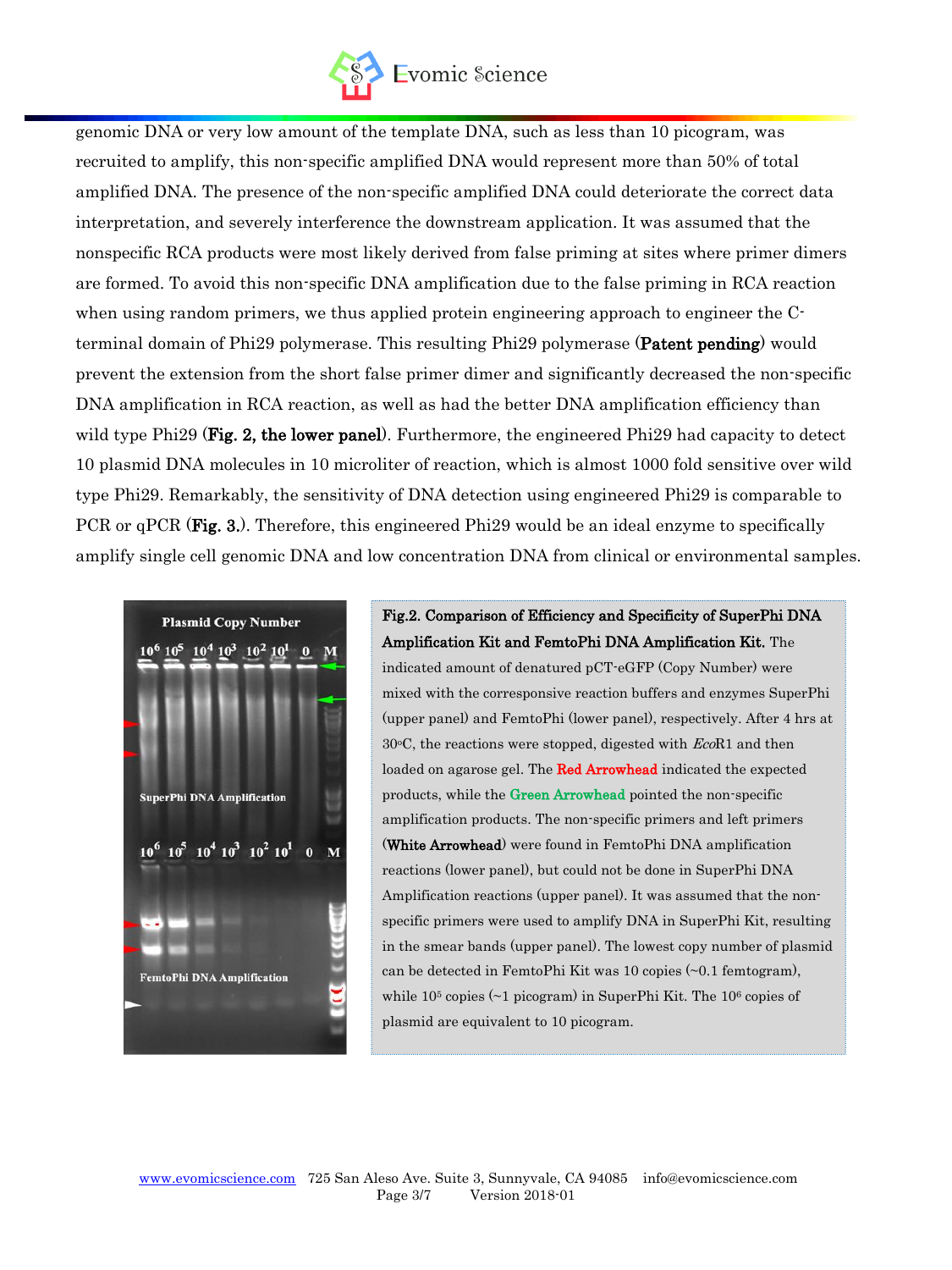

Fig.3. The lowest copies can be detected by PCR. The indicated amount of plasmid were input in PCR reactions. The PCR products were loaded on agarose gel. The expected products were pointed with the Red Arrowhead. The lowest copies of plasmid detected by PCR were around 100.

|            |  | <b>Plasmid Copy Number</b>    |  |          |
|------------|--|-------------------------------|--|----------|
| $M = 10^5$ |  | $10^4$ $10^3$ $10^2$ $10^1$ 1 |  | $\bf{0}$ |
|            |  |                               |  |          |
|            |  |                               |  |          |
|            |  |                               |  |          |
|            |  |                               |  |          |
|            |  |                               |  |          |
|            |  |                               |  |          |
|            |  |                               |  |          |
|            |  |                               |  |          |

# Features of FemtoPhi DNA Amplification Kits

- FemtoPhi29 DNA polymerase for isothermal multiple displacement amplification (MDA);
- Greater accuracy than existing PCR and other MDA methods;
- Ease with minimal handing time:  $15~20$  min for up to 96 samples;
- Easily automated;
- Yield up to 4  $\mu$ g of highly pure DNA.
- Able to detect down to 1 femtogram of circular DNA or genomic DNA;
- Any circle DNA:
	- o low or high copy plasmid from bacterial colony,
	- o liquid culture and glycerol stock,
	- o DNA from BAC culture, M13 plaque, M13 Phage culture supernatant,
	- o Fosmids or any lambda vectors,
	- o DNA ligation/assembly reactions,
	- o Gemonic DNA.
- No further purification of amplified DNA: Direct sequencing and cloning reaction;
- Better results for sequencing than traditional sequencing;
- Compatible with other sequencing kits;
- No need for growing liquid bacterial cultures;
- Clean manufacturing process ensures components are free of detectable DNA contamination.

#### Handling

This kit is used to amplify femtogram of DNA. Any contaminated DNA may deteriorate your result. Always wear gloves, and prepare the reaction in a laminar flow hood or similar device to avoid contaminations. Use molecular biology grade clean reagents, sterile reaction tubes and DNA-free pipette tips. Thaw Sample Buffer, Reaction Buffer and FemtoPhi Enzyme on ice and keep them in ice all the time.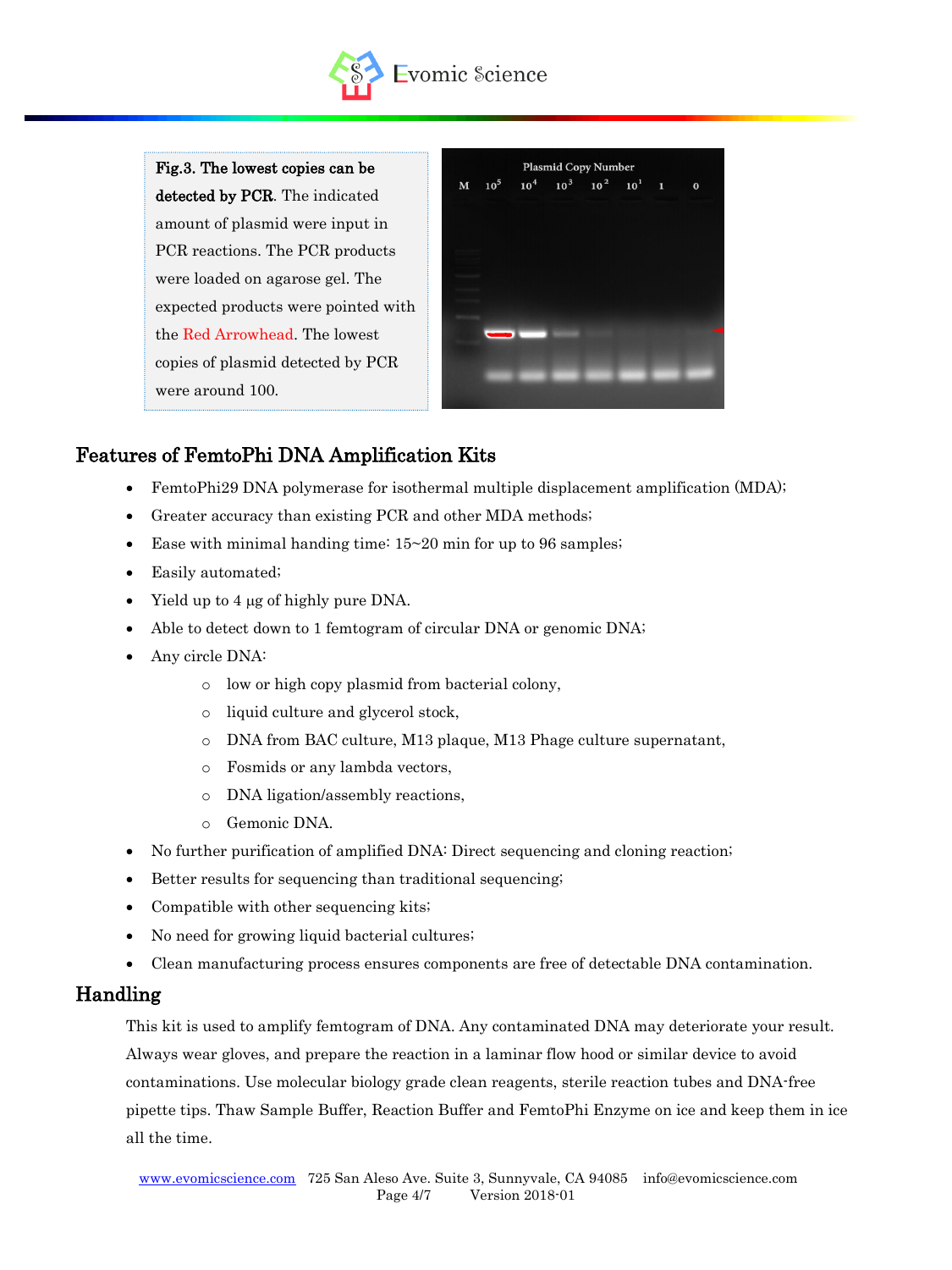

# Quality Control

Each batch of FemtoPhi DNA Amplification Kit is tested in-house to ensure consistent product quality. Enzymes used in the kit have been tested separately to ensure the highest purity with no DNA contamination.

# Reagent and Equipment to be Supplied by the Users

- Sterile vials, pipettes and pipette tips
- Microcentrifuge
- Cold block
- Sterile, ideally DNA-free certified 0.2 ml PCR tubes
- Thermocycler
- Vortexer

#### Kit Components:

| Components             | 100 Reactions<br>(Cat#: FP100) | 1000 Reaction<br>(Cat#: FP1000) | <b>Storage</b>  |
|------------------------|--------------------------------|---------------------------------|-----------------|
| Sample Buffer          | $600$ $\mu$                    | $10x\ 600\ \mu l$               | $-20$ °C        |
| <b>Reaction Buffer</b> | $400$ µl                       | $10x 400 \mu l$                 | $-20\degree C$  |
| FemtoPhi Enzyme        | $200 \mu l$                    | $10x 200 \mu l$                 | $-80^{\circ}$ C |

# Detailed Protocol

FemtoPhi DNA Amplification Kit has capacity to detect as low as 1 femtogram of circular DNA under optimal condition.  $0.1~0.5~\mu$  of saturated overnight bacterial culture or  $1/100~\text{to}~1/1000~\text{of}$  the bacterial colony (approximately  $10-10^4$  cells) would be enough for FemtoPhi DNA amplification reaction. Please keep in mind that excess culture or colony will inhibit FemtoPhi DNA amplification reaction! The protocol described below is a general protocol for amplifying circular DNA from various sources. Yields and kinetics may vary if crude or un-quantified samples are amplified. We recommend to consider a starting point for adapting your specific reaction. The following chart outlined the procedures of using this kit.

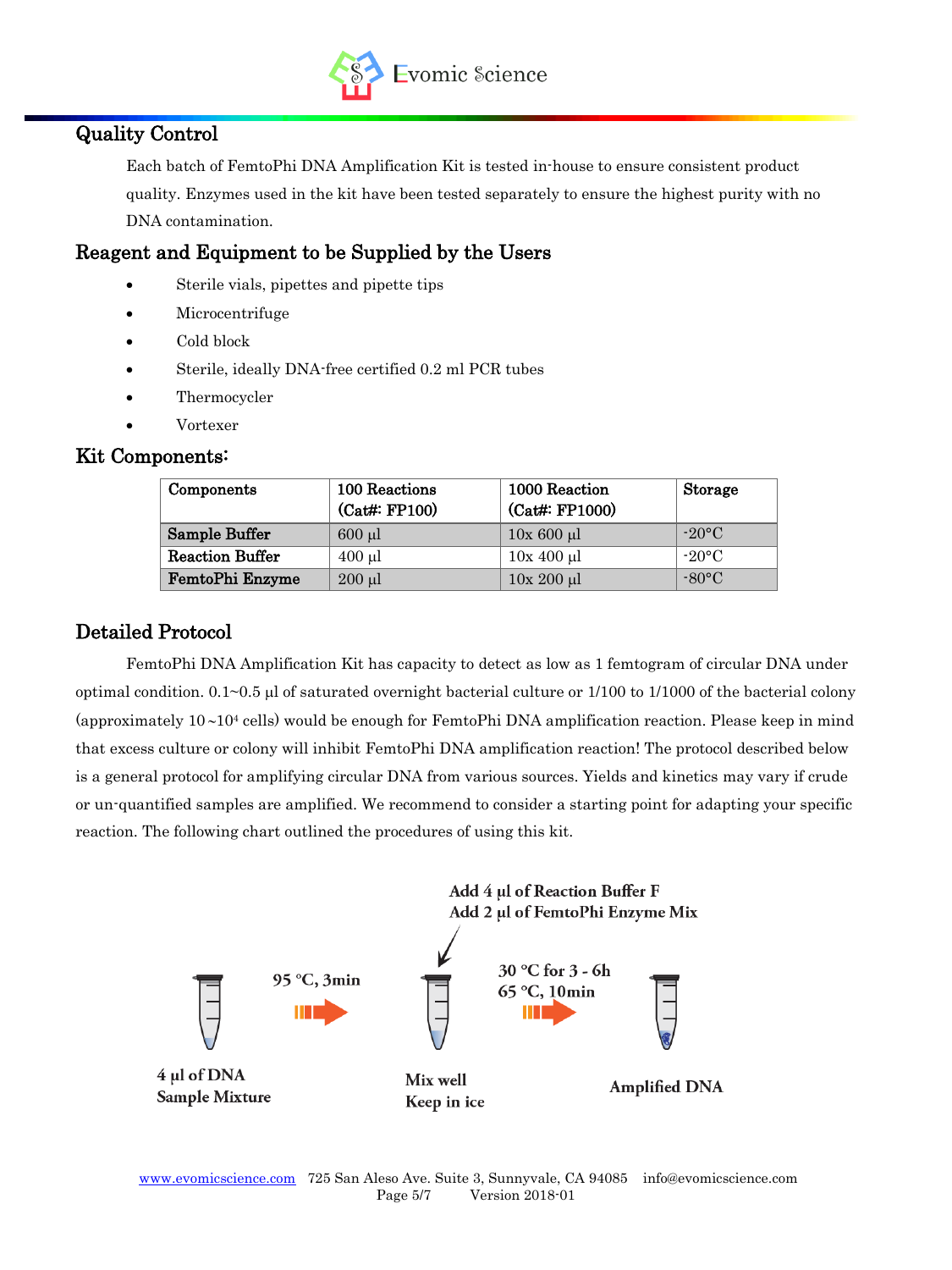

# 1. Preparation of Sample Mix:

Sample Mix could be prepared, depending on material sources, as described below:

#### 1.1. Purified DNA or DNA ligation/assembly reactions:

Transfer 3 ul of Sample Buffer into a 0.2 ml PCR tube.

Add 1 µl of circular DNA  $(≥ 1$  pg/µl) to the above PCR tube.

Heat to 95 ˚C for 3 minutes and then quickly cool to 4˚C.

Keep the samples on ice until use.

#### 1.2. Bacterial colonies:

Transfer 4 ul of Sample Buffer into a 0.2 ml PCR tube.

Pick 1/10 to 1/100 of the colony (approximately  $10^2 \sim 10^4$  cells) and add to the above PCR Tub.

Heat to 95 ˚C for 3 minutes and then quickly cool to 4˚C.

Keep the samples on ice until use.

#### 1.3. Liquid bacterial culture:

Transfer  $3.5 \sim 3.8$  µl of Sample Buffer into a 0.2 ml PCR tube.

Add  $0.2\negthinspace\sim0.5$  µ of saturated overnight culture to the above PCR tube.

Heat to 95 ˚C for 3 minutes and then quickly cool to 4˚C.

Keep the samples on ice until use.

#### 1.4. Glycerol stock:

Transfer  $3.5 \sim 3.8$  µl of Sample Buffer into a 0.2 ml PCR tube.

Add  $0.2~0.5$  µl of glycerol stock to the above PCR tube.

Heat to 95 ˚C for 3 minutes and then quickly cool to 4˚C.

Keep the samples on ice until use.

Note: Heating at higher temperature or longer time may increase the probability of nicking target DNA and releasing host genomic DNA into cell lysis to the reaction, where the host genomic DNA will compete with the desired template DNA during amplification.

# 2. DNA Amplification:

Add 4 µl of Reaction Buffer and 2 µl of FemtoPhi Enzyme to the above PCR tube contains 4 µl of Sample Mix as showed below:

| Component              | <b>Volume/Reaction</b> |
|------------------------|------------------------|
| Sample Mix             | $4 \mu l$              |
| <b>Reaction Buffer</b> | $4 \mu l$              |
| FemtoPhi Enzyme        | $2 \mu l$              |
| Final Volume           | $10 \mu l$             |

The final volume is 10 µl. Mix well and incubate at 30 °C for  $3 \sim 18$  h. One can prepare the master mix of Reaction Buffer and FemtoPhi Enzyme if multiple reactions will be run.